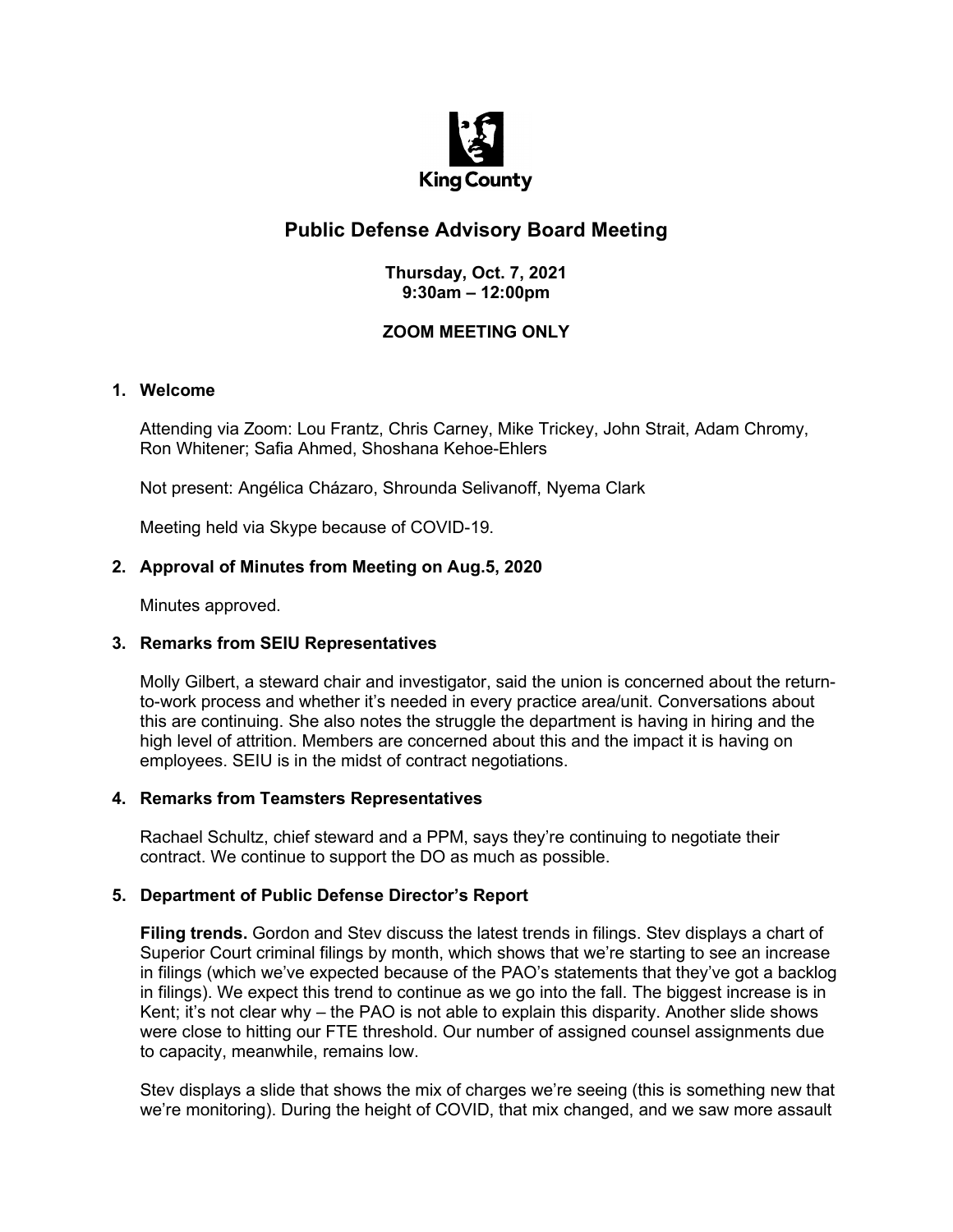charges and fewer controlled substance / theft charges. Now, the mix is comparable to the pre-COVID picture.

Stev shows another chart that highlights the number of open felony cases across the divisions. There was a large increase at the start of 2021, which is beginning to come down. We see a large drop in open cases in the past month, due largely, we believe, to an administrative clean-up (a push on our part to get attorneys to close cases). Another chart – Class A felonies – shows a significant increase in PAO filings. Gordon says this is exactly what we've feared and is alarming. The share of cases that are serious cases is growing.

**Blake:** Scott says we've reviewed about 1,300 clients (half of what DOC has sent us). So far, we've assigned 776 cases (representing 360 clients) – with many more to come. Scott says we have also identified 250 clients who have community custody obligations due to Blake. The PAO is now submitting those to a judge to get them signed and approved. It's a ton of work and helps that we have a paralegal dedicated to help carry the load.

**Attorney/intern hiring:** Anita said we're working hard to attract laterals (raising the salary cap, for instance). We're also paying for job postings. Apparently, public defense is struggling to hire across the country – especially laterals. Adam asks if DPD does exit interviews and if we know why people are leaving. Anita says we do exit interviews fairly consistently now (we didn't always), and the reasons are all over the board. She says we're also working hard to attract BIPOC applicants; number of BIPOC intern applicants is down. She says it seems we were more effective when we could show up in person at job fairs and law schools. Assuming travel resumes next year, we'll again attend job fairs, where we'll be able to discuss how much race is at the core of how we think about this work.

**Juvenile court rules:** Katie talks about SCRIPT – King County Superior Court's new online portal that allows youth records to be widely accessible on online, despite guidance from the state AOC that this kind of information should not be made available. KCSC did this without any process. Katie just happened upon it. DPD is now working with partners to end this. We sent a letter to the court addressing our concerns; we had a meeting with Judges Rogers and Diaz; we also had a briefing before the County Council. We also have worked on proposing court rules to make juvenile records more protected. We helped to draft two rules, presented the to the State Minority and Justice Commission, which recommended that the Supreme Court publish them for comment on an expedited basis. The court agreed to do so. Katie says PDAB members might be able to support this advocacy.

**Legislative priorities:** Anita says this next session is a short one. It will be hard to get things done, so we plan to focus our energy. Here are our top priorities.

Two bills focused on sentencing reforms:

- HB 1169: Eliminates sentencing enhancements for drug violations in "protected" zones and allows judges discretion about whether enhancements can run concurrently
- HB1 1413: Abolishes use of juvenile points in adult sentencing. This has been a long-term effort, and support seems to be coalescing around this.

Two priorities (not yet with numbers assigned) in the child welfare arena (and in partnership with the Keeping Families Together coalition):

- Stopping the state from collecting child support if the child is in foster care.
- Prioritizing relative caregivers in placement decisions.